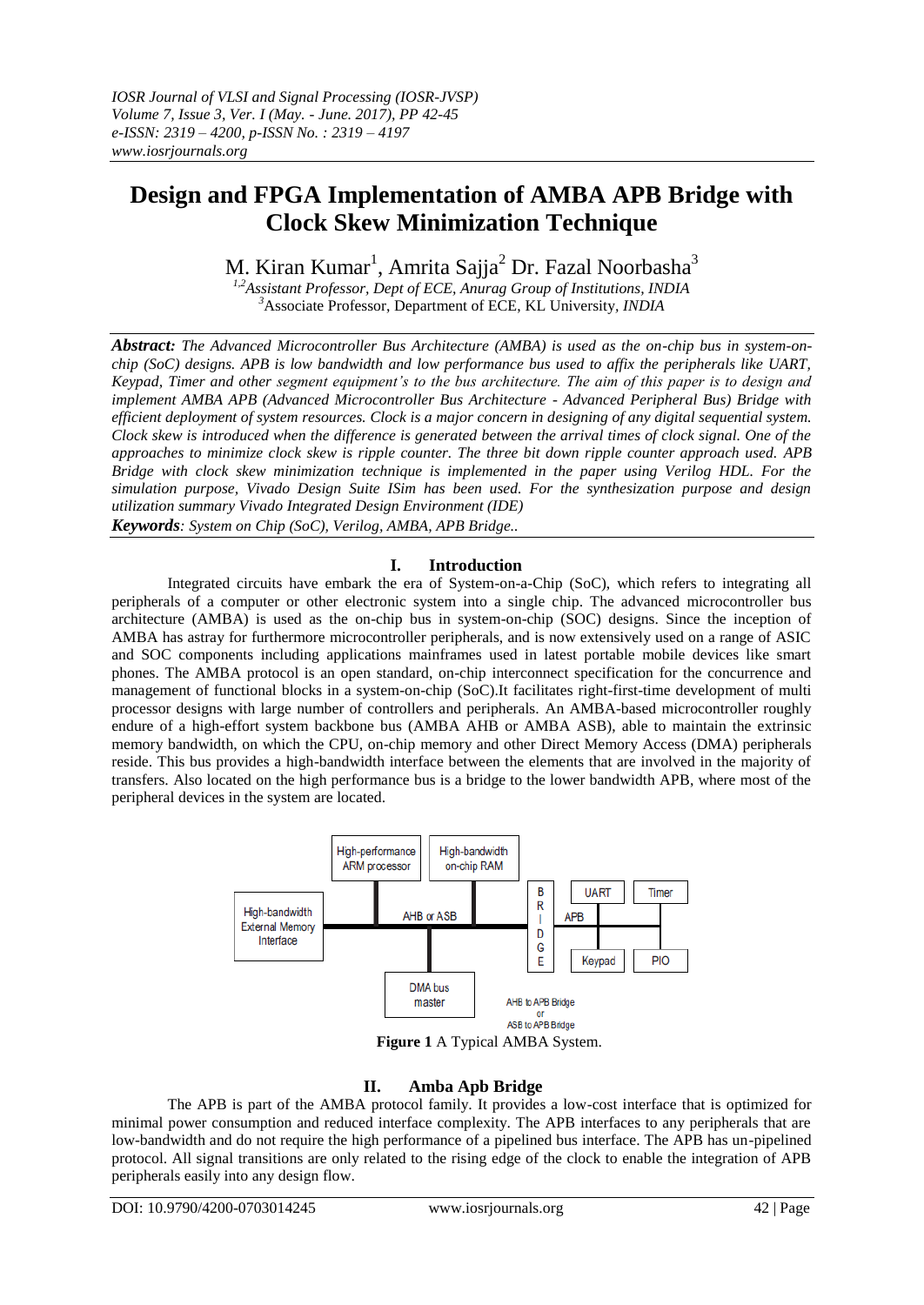*2.1 CLOCK SKEW:* Clock is a signal used for synchronization when the data passes through the storage elements like flip-flops and latches. But, unnecessary switching activities of clocks may cause a huge amount of power dissipation around 15% to 50%. Clock skew is introduced when the difference is generated between the arrival times of clock Signal. Differences in clock signal arrival times across the chip are called clock skew. It is a basic design standard that timing must satisfy register setup and hold-time requirements. Clocking sequentially-adjacent registers on the same edge of a high-skew clock can potentially cause timing violations or even functional failures. There are various techniques which can be used to minimize the clock skew. In this paper three bit ripple counter approach is used to minimize the clock skew. An asynchronous ripple counter the output from the past stage is given as the clock for the preceding stage so that output ripples beyond each stage to reach the actual count.



**Figure 2** Three Bit Ripple Counter

### **III. Simulation Results**

The APB Bridge is designed using FIFO and ripple counter with clock skew minimisation technique.The APB bridge has been designed, simulated synthesized by Xilinx Vivado tools and 8-bit APB bridge is implemented on Zynq Board. The timing simulations and implementation are shown in figure 3, 4,5,6,7.



**Figure 3** Simulation Result of Reset Controller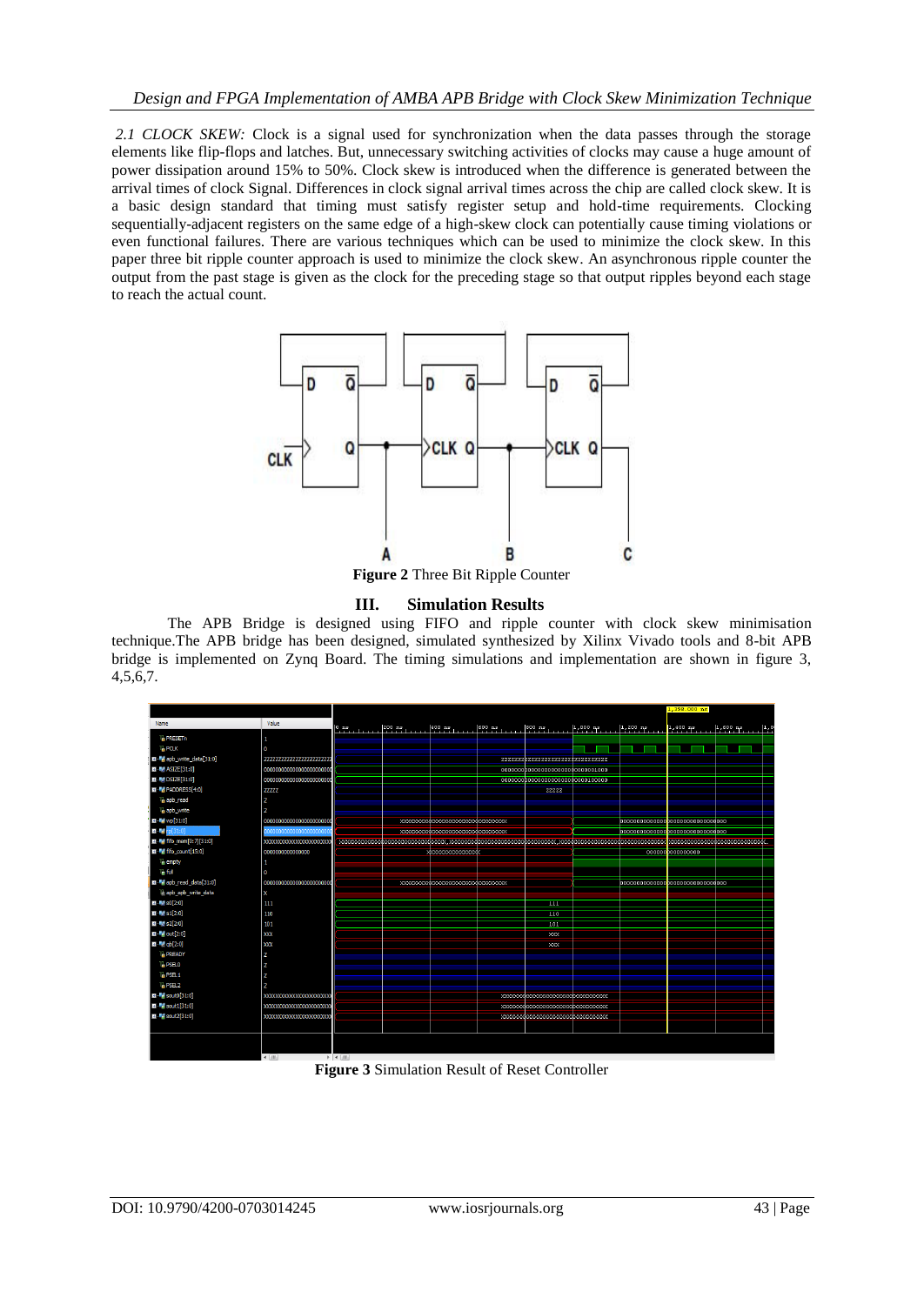

Figure 4: Simulation Result of APB Bridge with RippleCounter Approach When PRESETN=0, app write=1 app read=0 apb write data=11001100110011001010101011110000,PA DDRESS=00001



Figure 5: Simulation Result Of APB Bridge With Ripple Counter Approach when PRESETN=0,apb\_write=0,apbread=1,apb\_write\_data=11001100110011001010101011110 000, PADDRESS=00001, PREADY=1



**Figure 8:** Implementation Of 8bit APB Bridge when PSEL0 is high.

# **IV. Conclusion**

The implementation of AMBA APB Bridge with efficient deployment of system resources which can provide low bandwidth between AMBA high speed ASB and low speed APB buses and APB multi slave interface is designed. It defines both bus specification and a technology independent methodology for designing, implementing and testing customized high-integration embedded interfaces. The objective of the paper is achieved when bridge is designed with three bit ripple counter for minimizing the clock skew. In this Design the Xilinx VIVADO IDE Tool is used for synthesis and simulation and verified the APB Bridge with one master and two slaves. This design supports APB protocol 32 or 64 bit data width.

### **References**

- [1] AMBA Specifications 2.0, Copyright ARM Limited 1999.
- [2] KiranRawat, KanikaSahni, SujataPandey, "Design of AMBA APB Bridge with Reset Controller for Efficient Power Consumption", 9th IEEE International Conference on Industrial and Information System (ICIIS2014), Indian Institute of Information Technology and Management, Gwalior, 15-17 December 2014.
- [3] KiranRawat, KanikaSahni, SujataPandey,Ziauddin Ahmad "A Novel Low Power Design Approach To Exploit The Power Usage Of AMBA APB Bridge "in 1st International Conference on Recent cognizance in wireless communication & image processing – ICRCWIP-2014, Springer Publication, Jaipur , 16-17 Jan 2015.
- [4] KiranRawat, KanikaSahni, SujataPandey, "RTL Implementation for AMBA ASB APB Protocol at System on Chip Level "in 2nd International Conference on Signal Processing & Integrated Networks", SPIN 2015, Amity University, Noida, 19-20 Feb 2015.